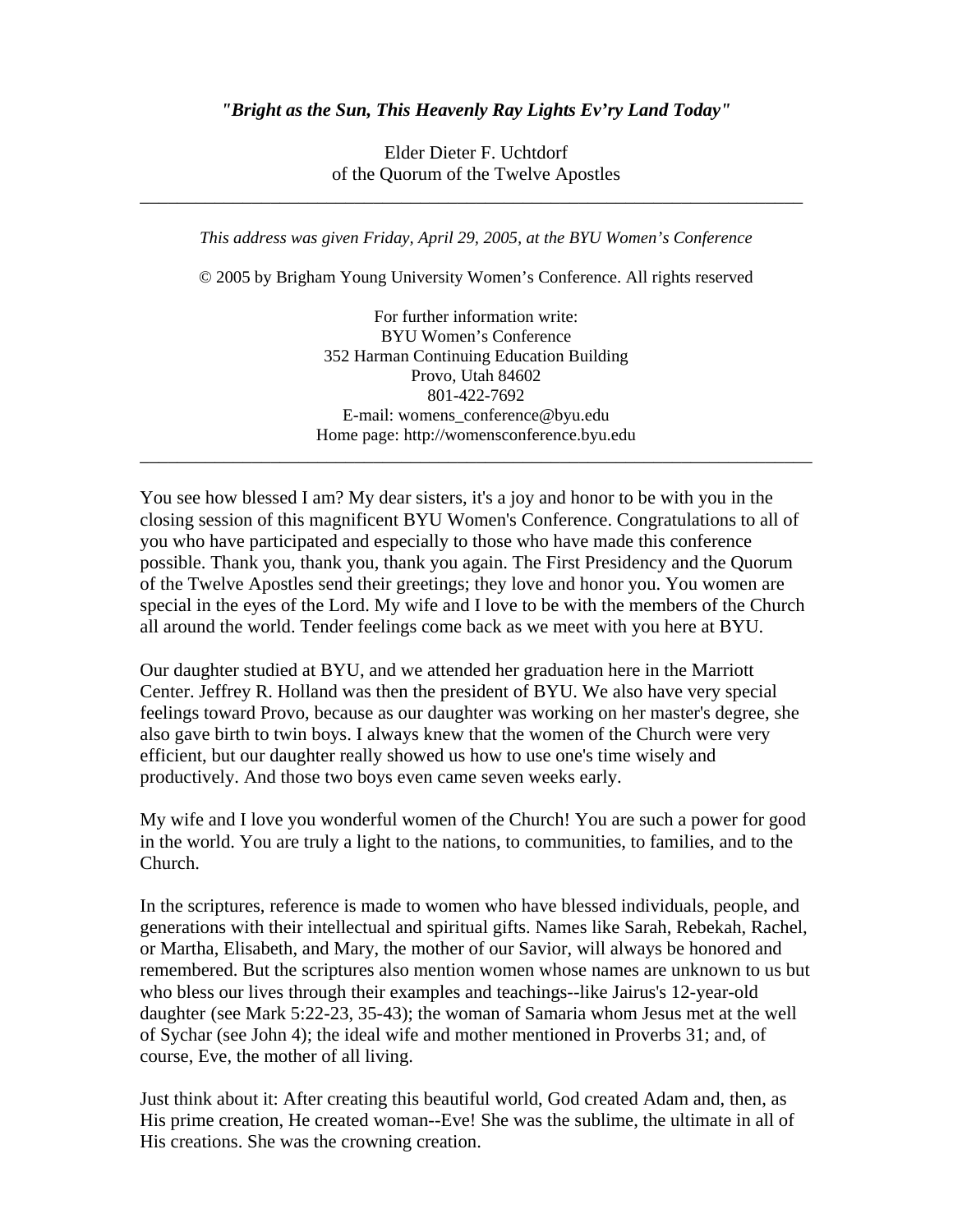Looking at the history of this earth and at the history of the restored Church of Jesus Christ, it becomes obvious that you sisters do hold a special place in our Father's plan for the eternal happiness and well-being of His children.

When I thumb through my own life's "who's who" in search of the most influential persons who had an impact for good at times of greatest need, I quickly realize that most of the defining moments in my personal development were positively shaped by faithful daughters of our Heavenly Father. First of all there is, of course, the great influence of my dear wife, Harriet, who is the sunshine of my life--always faithful and forthright and never hesitant to speak her mind. Once, during a press conference, she interrupted me and said, "Sometimes I am more like a thunderstorm than sunshine." I assure you, she is the sunshine in my life--a very lively sunshine--24 hours a day. This year we will celebrate our 43rd wedding anniversary. How grateful I am for her! How much I love her!

Our daughter, Antje, and our daughter-in-law, Carolyn, are also great examples for me. They both live in Europe and raise their families there. Carolyn served a mission in southern Utah, and Antje graduated summa cum laude from BYU. They both returned to their home countries and use those great experiences of mission and education to build strong families and bless the Church there. I think you can sense that I am just a little proud of them.

Looking back to these very special and shaping moments of getting rooted in the gospel of Jesus Christ, three very special women appear in my life's book of remembrance: my mother, my grandmother, and my mother-in-law.

Toward the end of World War II, my family was living in Czechoslovakia, where I was born. My father, a customs officer, was drafted into the army and sent to the western front of the war. As the war raged with more severity and the eastern front moved toward our town, my mother, alone with her four children and in an effort to protect them, made the decision to leave our home and all our earthly possessions behind and head west, toward the home of her parents in East Germany.

It was the winter of 1944--one of the coldest, harshest winters of World War II. My mother instructed us to take only warm clothes and food, but no other possessions. At this time, we were members of the Lutheran Church, not even aware that there was a restored Church of Jesus Christ. Considering this, it is interesting that she took most of our family records and family pictures on our flight to the west.

As a four-year-old boy, I was so sad as we left behind our nice home with all my toys and a large balcony. How I loved this balcony and the view it provided, even though I once got my head stuck between two of its pillars; my ears--my pretty big ears--kept me from getting back out again. Fortunately, there was my mother to help and a big crowd to watch.

We were on one of the last refugee trains heading westward, and the journey, which would usually take one or two days, took us almost two weeks. Traveling in a freezing train, stopping over in refugee camps, and heading out toward the west again- exhaustion, hunger, and fear were the continuous ingredients of this perilous flight.

One night the train stopped again at a train station, and, as usual, my mother stepped out in search of some food for us children. Often, kind people came to those stations and brought milk and bread and other food for the refugee children. But this time when my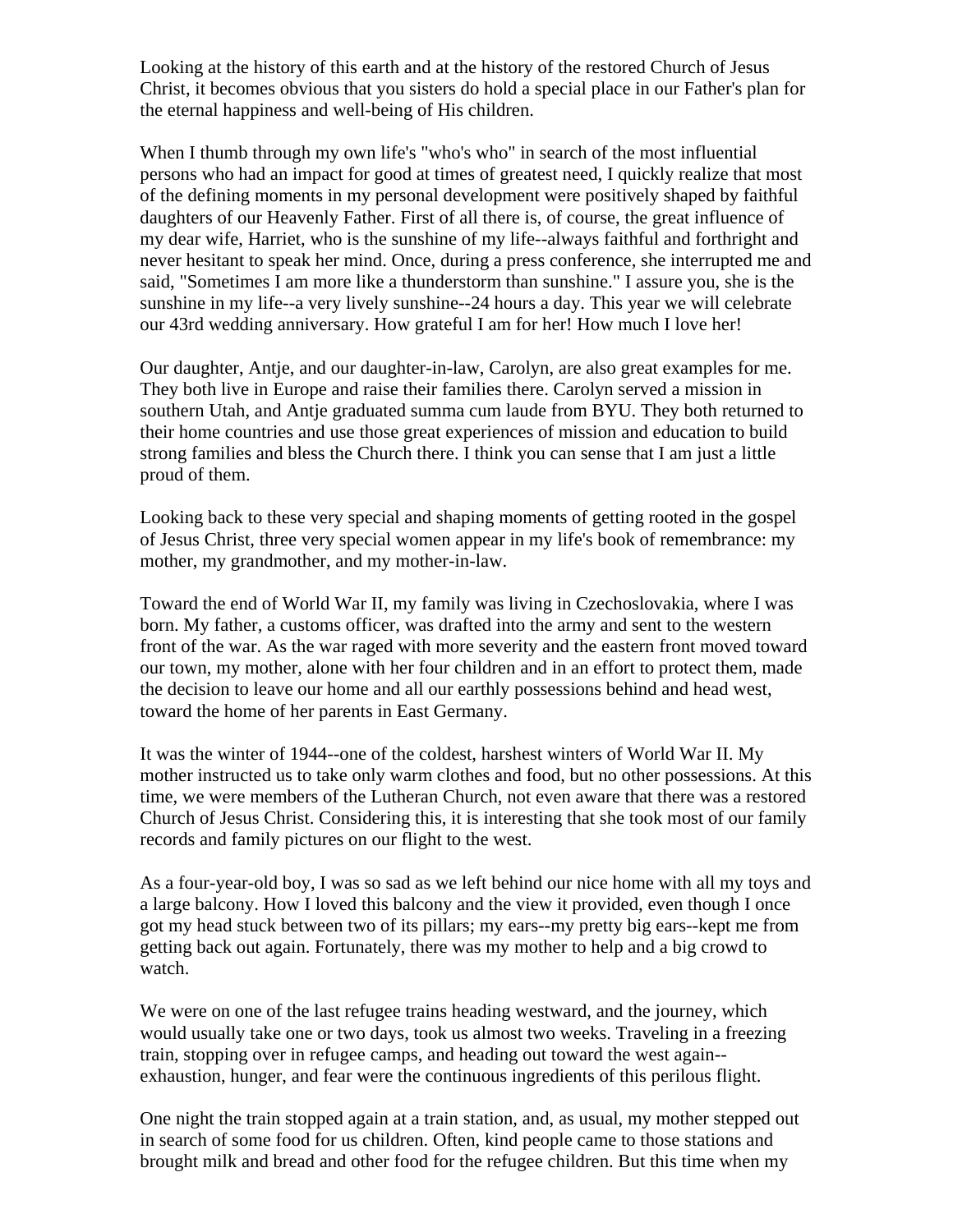mother returned with some precious food for us, the train was gone, with all of her four children in it.

During this time of the war, many family members were separated from each other, never to be united again. There she was, in a war zone, without her husband, alone on deserted railroad tracks, realizing that she had just lost all of her children! Later she shared with us how lonely and devastated she felt. The physical stress of the effort to flee to the west, and the emotional stress culminating in the apparent loss of all her children in a few minutes of time, was overwhelming to her. She started to pray--the only source of solace available to her at that desperate time. I know today that the Light of Christ moved her to pray with faith, as a good Lutheran, and then to get up and look around to see if she could find the train somewhere else at the station. After a short period of terror and despair, she got on her feet and moved from one track to another and eventually found our train on a parallel track quite a distance away, where it had been moved during her absence.

With the protection of God, and under the inspired leadership of our mother, we reached her hometown and were reunited with her parents in Zwickau, East Germany.

Those dangerous days, as we fled in front of an oncoming army, and the following months, as the war came to an end, were among the most troublesome of our lives. Some of my memories of these days are of darkness, of night, of coldness. But with the help of God, we were moved into a place where a light was shining forth for all who came out of that darkness and coldness and who were willing to accept the Savior's invitation: "come and see" (John 1:39).

It was in this town of Zwickau that my grandmother was invited by an elderly single woman--an elderly single woman--to attend church with her. The setting was still desperate--the war was just over; food was scarce, and so were all other goods, like coal to heat our homes or cook our meals; houses were destroyed; and a family was fortunate if they were all still alive and had a roof over their heads.

My grandmother accepted the invitation of this dear single sister to attend sacrament meeting with her. This act of kindness might appear small and not too hard to do, but it changed our lives forever. Looking back from today's circumstances of comfort, it is almost unbelievable what was happening then. We attended church in a cold, cramped, back room meeting place with electricity often failing, leaving us in the dark. But at the same time, this room was filled with the Spirit, and the divine light of the message of the restored gospel was in great abundance, and we were surrounded by the love, friendship, and helping hands of the dear members.

All of our family joined the Church. All were baptized except me, because I was only six at the time. Two years later I was baptized too, in a local indoor swimming pool by one of the Church leaders in our branch. Because of the circumstances during the postwar poverty, I had not learned to swim at this young age and was apprehensive to enter the water to be baptized. This was my first experience in a public indoor swimming pool. I will always remember the feeling of warmth, safety, and importance as I came out of the water after this sacred ordinance had been performed.

How grateful I am to these two women of the Church--my grandmother and my mother! They are true modern-day pioneers! They went before and ventured into new spiritual territory. They helped me to gain a testimony of the restored Church of Jesus Christ. They had faith, and they radiated love to a little boy, even in places and times of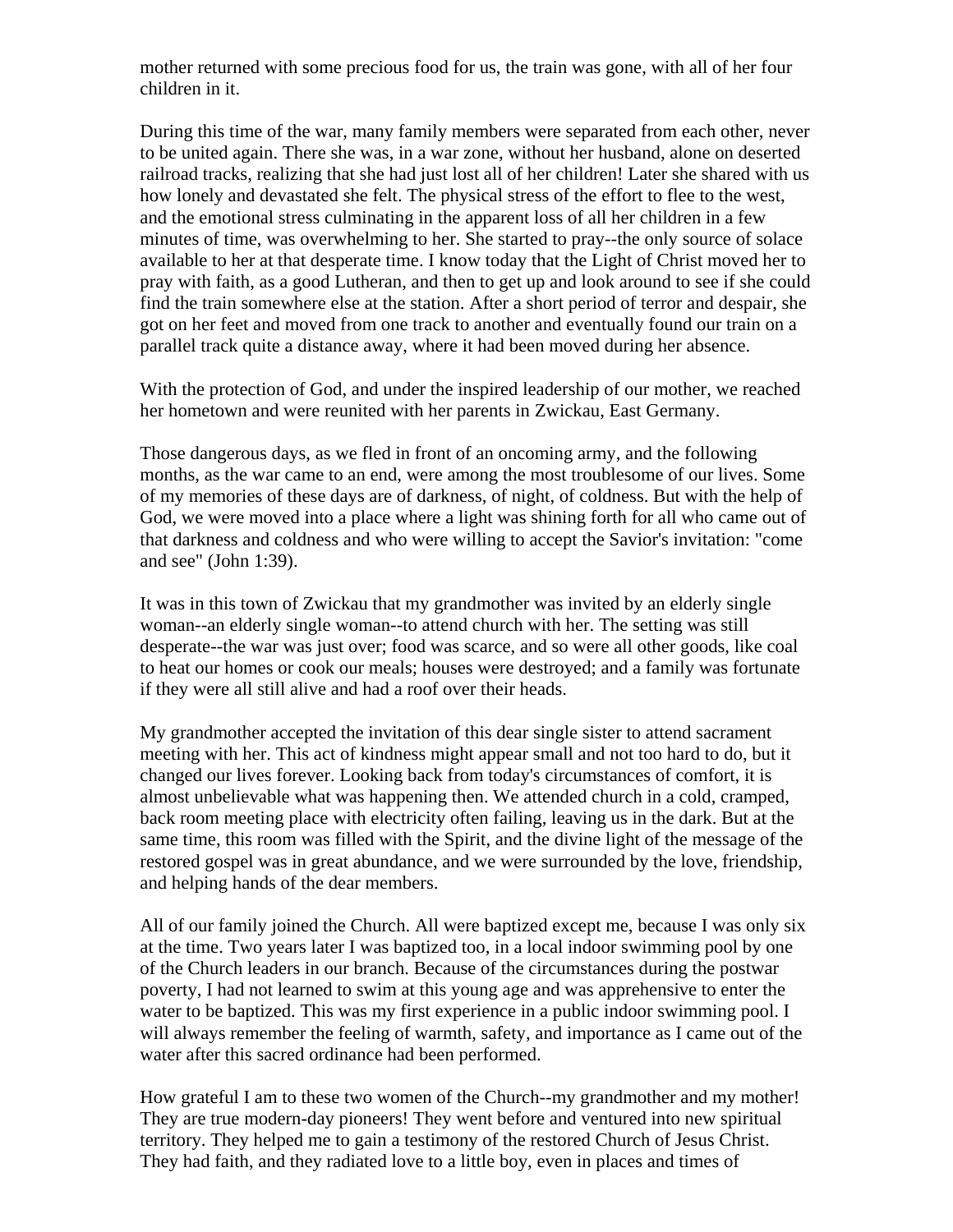darkness, despair, and coldness.

The light of the gospel, bright as the sun, lighted up their life in these challenging times. And then in return, the warmth of their light and example helped me to feel secure and well grounded in the principles of the gospel.

I share these very personal experiences with you today, hoping to impress upon you that wherever you live, whatever circumstances you live in, whatever your background or challenges might be, the gospel light has the power and purpose to bring blessings into your life and into the lives of those placed in your path. The gospel of Jesus Christ has been restored to bring blessings to our Heavenly Father's children. You are planted in your country, your community, your family to facilitate these blessings. I urge you to bloom where you are planted!

My dear sisters--grandmothers, mothers, aunts, and friends--please never underestimate the power of your influence for good, especially in the lives of our most precious children and youth!

President Heber J. Grant said, "Without the devotion and absolute testimony of the living God in the hearts of our mothers, this Church would die" (*Gospel Standards*, comp. G. Homer Durham [1941], 151). And the writer of Proverbs said, "Train up a child in the way he should go: and when he is old, he will not depart from it" (Proverbs 22:6).

President Gordon B. Hinckley counseled the women of the Church in January of 2004: "It is so tremendously important that the women of the Church stand strong and immovable for that which is correct and proper under the plan of the Lord. We call upon the women of the Church to stand together for righteousness. They must begin in their own homes. They can teach it in their classes. They can voice it in their communities" (*Worldwide Leadership Training Meeting,* Jan. 2004, 20).

President Hinckley also says that big gates move on small hinges (see "A Prophet's Counsel and Prayer for Youth," *Ensign*, Jan. 2001, 7). Your example in seemingly small things will make a big difference in the lives of our young people. The way you dress, the way you groom, the way you talk, the way you pray, the way you testify, the way you live every day will make the difference. This includes which TV shows you watch, which music you prefer, and how you use the Internet. If you love to go to the temple, these young people will also love to go. If you adapt your wardrobe to the temple garment and not the other way around, they will know what you consider important, and they will learn from you.

You are marvelous sisters and great examples. Our youth are blessed by you, and the Lord loves you for that.

A few years after my baptism, my family became refugees for a second time. The political regime in East Germany perceived my father as a dissident. His life was at risk, and we had to leave the country overnight, leaving behind everything we possessed. Again we had only the clothes we wore, some food for the trip, and family records, as well as family pictures. By the time I was 11, we had been refugees twice within only seven years. But this time we had already received the gospel of Jesus Christ. We had made covenants with the Lord through baptism, and we came to a branch in Frankfurt, West Germany, with other members who had the same principles and precious values.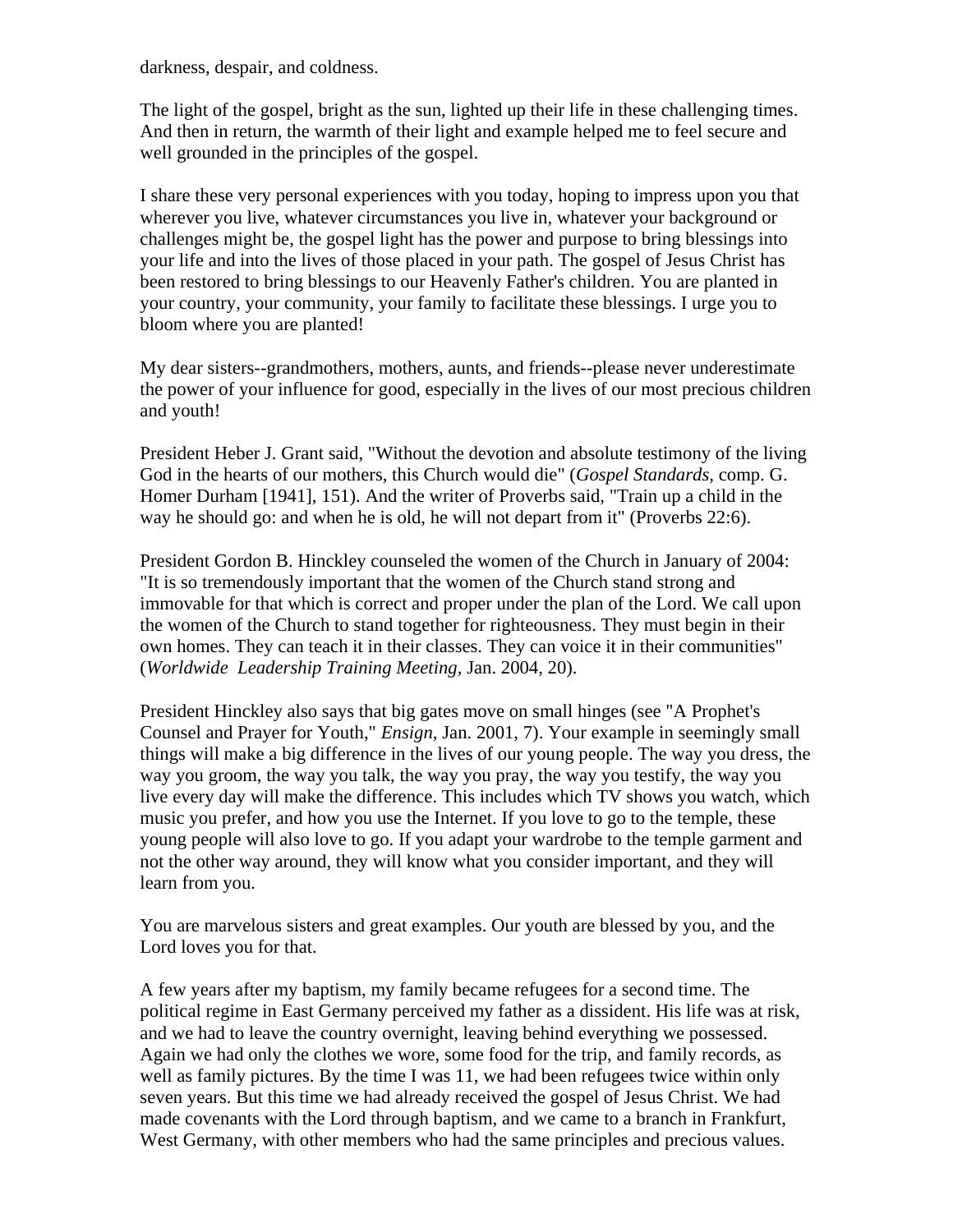Into this branch, just a few years later, came a young widow with her two daughters. The missionaries had found this beautiful family, as you have just heard from my wife, Harriet.

When I saw Harriet the first time, with her dark brown eyes, I thought, "These missionaries are really doing a great job!" Even as a teenager I liked Harriet quite a lot. My bold advances, however, showed only marginal success. I tried, for instance, to influence the seating at the sacrament table so I could pass the sacrament to her. This did not impress her very much. On my way to Church activities during the week, I usually rode my nice bicycle and often stopped at their home to ask if Harriet would want to have a ride to church on my bicycle. Harriet never accepted; she always declined. Sometimes, however, her mother was there and would say, "Harriet will walk, but I will gladly ride with you on your bike to church." This wasn't really what I was hoping for at the time, but I later realized it is an advantage to be on good terms with the mother of the girl of your dreams!

Sister Carmen Reich, my mother-in-law, was truly an elect lady. She embraced the gospel in a most difficult and dark time of her life, and she liberated herself from grief and sorrow. As a young woman and a widow, and the mother of two young girls, she emancipated herself from a world of old traditions into a world of great spirituality. She embraced the teachings of the gospel, with its intellectual and spiritual power, on a fast track. As you heard, when the missionaries gave her the Book of Mormon and invited her to read the marked verses, she read the whole book within a few days. She knew things beyond the understanding of her peers because she knew them by the Spirit of God. She was the humblest of the humble, the wisest of the wise, because she was willing and pure enough to believe when God had spoken. She was baptized November 7, 1954, and was asked by the missionary who baptized her to write her testimony down in December, only a few weeks after her baptism. The missionary wanted to use her testimony in his teachings to help others feel the true spirit of conversion. Fortunately, Elder Jenkins kept the handwritten original for more than 40 years and then returned it to her as a very special and loving gift. What a wonderful act of love. Carmen Reich, my dear mother-inlaw, passed away in 2000 at age 83.

Let me read to you parts of her written testimony. Please keep in mind that you are listening to a sister who had heard about the gospel only a few weeks earlier. Before the missionaries came, she had never heard anything about the Book of Mormon, Joseph Smith, or Mormons in general. In 1954 there was no temple outside the United States, except in Canada. This is the English translation of her handwritten testimony:

"Special characteristics of The Church of Jesus Christ of Latter-day Saints which are not present in other religious communities include, above all, modern *revelation* given through the *Prophet Joseph Smith*.

"The *Book of Mormon*, in its clear and pure language, is next, with all the instructions and promises for the Church of Jesus Christ; truly a *second witness*, together with the Bible, *that Jesus Christ lives*.

"Bound together by faith in *a personal God*, that is, God the Father, God the Son, and the Holy Ghost, who facilitates prayer and also influences personally.

"Also, faith in the premortal life, the preexistence, the purpose of our earthly life, and our life after death is so valuable for us, and especially interesting and informative. It is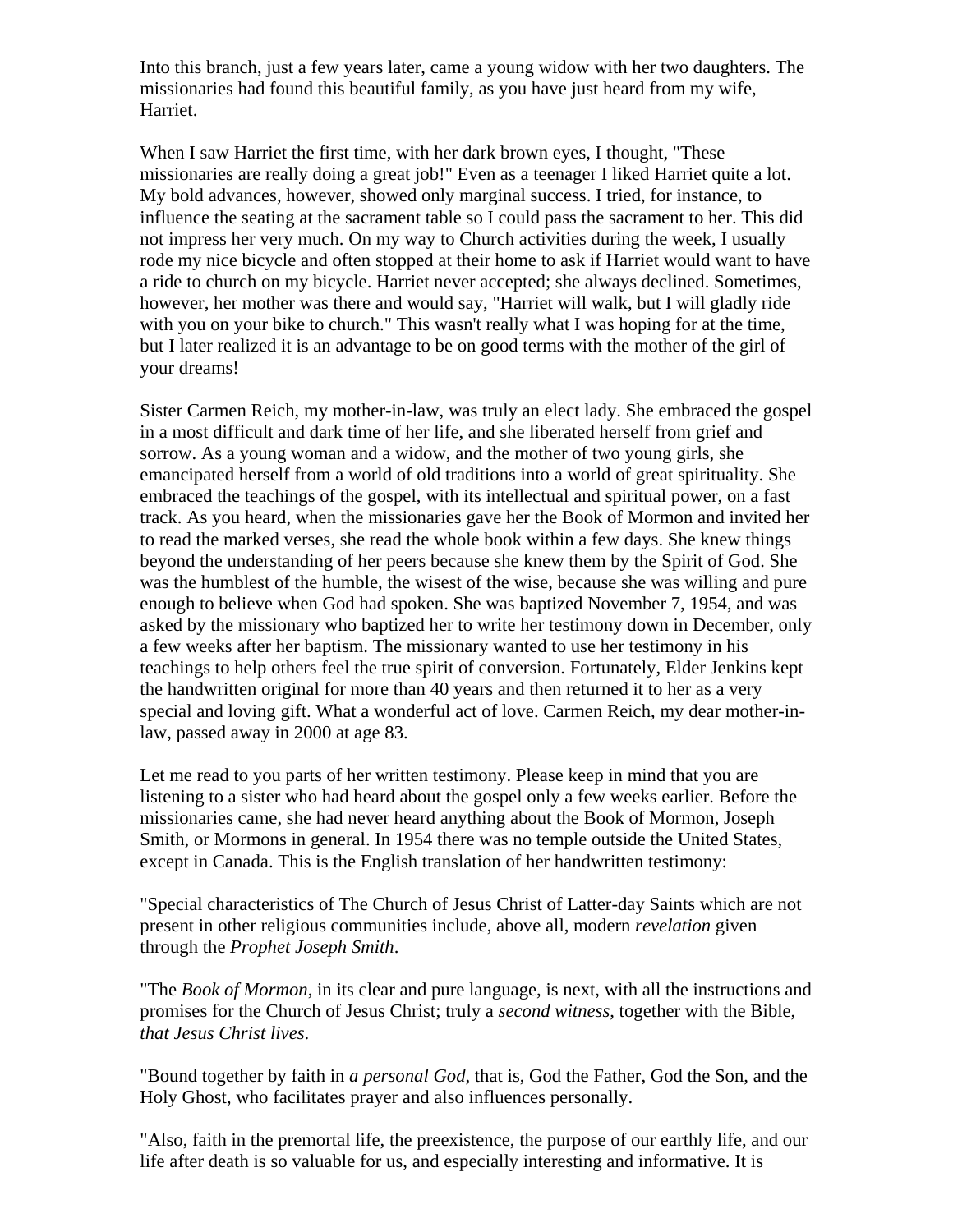clearly laid out, and our lives receive new meaning and direction.

"The Church has given us the *Word of Wisdom* as a guide to keep body and spirit in the most perfect shape possible to realize our desire and goal. So we keep our bodies healthy and improve them. All this from the knowledge that we will take them up again after death in the same form.

"Totally new to me, of course, is *temple work* with its many sacred ordinances, having *families together forever*. All this was given through revelation to the Prophet Joseph Smith." Marvelous.

There couldn't be two more different women than my mother and my mother-in-law. They looked different, they were different, but they both had the same strong faith that blessed them with the gifts of the Spirit. And they blessed not only my life but the lives of generations to come.

The lives of these women are a powerful witness of the fact that the gifts of the Spirit do not belong to men alone. Spiritual gifts, promises, and blessings of the Lord are given to those who qualify, without regard to gender (see D&C 46:9-25). In the Church of Jesus Christ, woman is not an adjunct to but an equal partner with man (see John A. Widtsoe, *Evidences and Reconciliations*, comp. G. Homer Durham, 3 vols. in 1 [1960], 305).

The beliefs of the Church of Jesus Christ create a wonderful and unique feminine identity that encourages women to develop their abilities as true and literal daughters of God. Therefore, the Church's female membership has always played, and will always play, a central role in ensuring the success of Mormonism as a religion and as a society.

Through the Relief Society, Young Women, and Primary organizations, women obtain an ecclesiastical identity in the Church. The women of the Church are an important part in helping to "bring forth and establish the cause of Zion" (D&C 6:6). They care for the poor and the sick; serve proselyting, welfare, and humanitarian missions; and teach children and youth, realizing their contributions to the temporal and spiritual welfare of the Saints.

In accordance with the family-centered doctrine of the Church, a woman's role varies with her circumstances and the choices that she makes within the context of the restored gospel. She may fill many roles simultaneously, which will encourage her to acquire an education and training that will qualify her for two vocations--that of homemaking and that of earning a living outside the home, if and when the occasion requires.

We are living in a great season for all women in the Church. You are an essential part of our Heavenly Father's plan for eternal happiness; you are endowed with a divine birthright. You women are the real builders of nations wherever you live, because strong homes of love and peace will bring security to any nation.

President David O. McKay said the principal reason the Church was organized was "to make life sweet today, to give contentment to the heart today, to bring salvation today. . . . Some of us look forward to a time in the future--salvation and exaltation in the world to come--but today is part of eternity" (*Pathways to Happiness,* comp. Llewelyn R. McKay [1947], 291-92).

What you sisters do today will determine how the restored gospel principles can